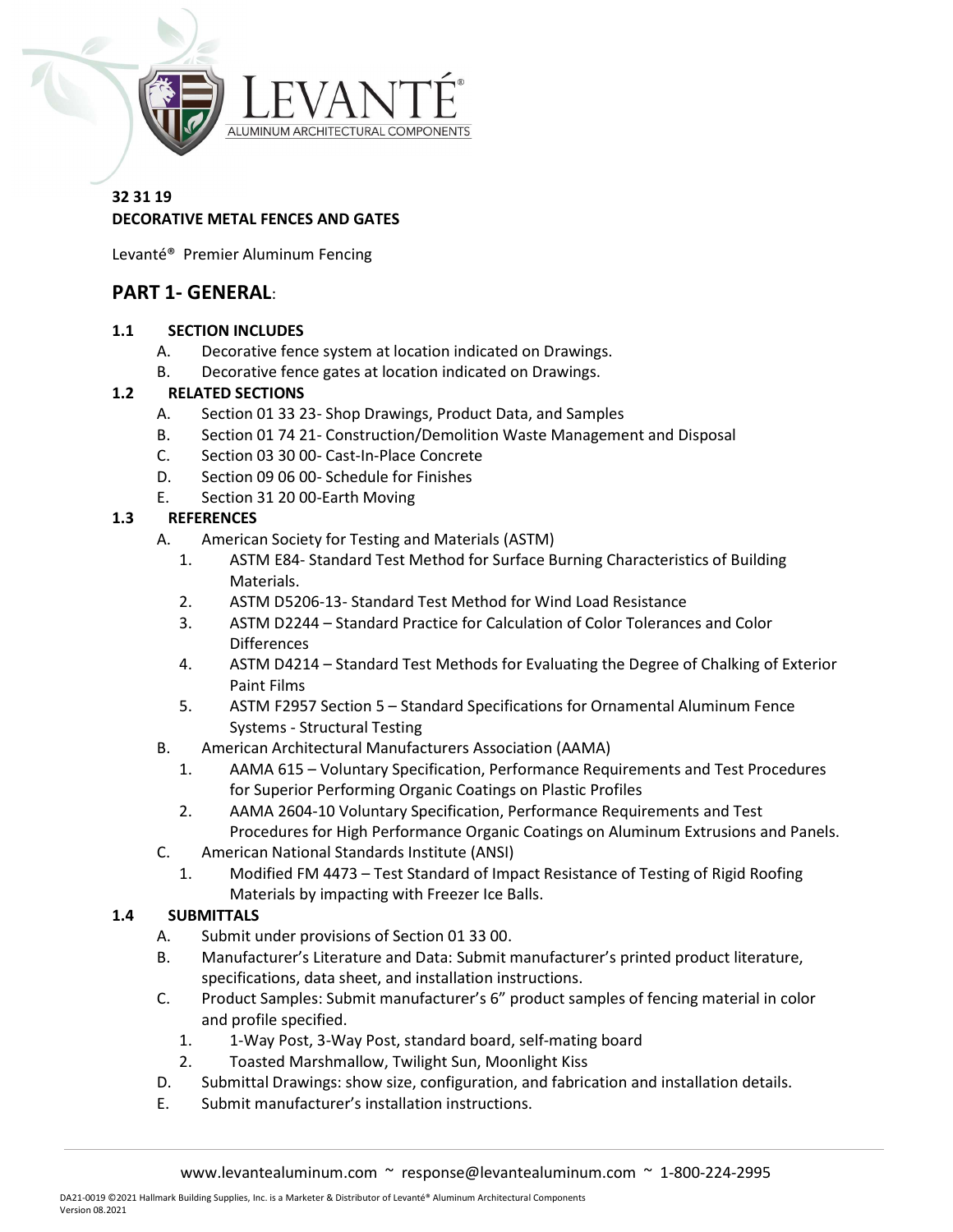F. Manufacturer's Warranty: Submit manufacturer's warranty.

## 1.5 QUALITY ASSURANCE

- A. Manufacturer Qualifications:
	- 1. Products covered under this section are to be manufactured in an ISO 9001 certified facility.
	- 2. Provide technical and design support as needed regarding installation requirements and warranty compliance provisions.
- B. Installer Qualifications:
	- 1. All products listed in this section are to be installed by a single installer trained by manufacturer or representative.
- C. Pre-Installation Meetings:
	- 1. Prior to beginning installation, conduct conference to verify and discuss substrate conditions, manufacturer's installation instructions and warranty requirements, and project requirements.

#### 1.6 DELIVERY, STORAGE, AND HANDLING

- A. Deliver products in Manufacturer's packaging.
- B. Do not stack pallets more than two high.
- C. Pieces should be stored flat and in original packaging until use.
- D. Mark packaging, legibly. Indicate manufacturer's name, type, and color.
- E. Before installation, inspect products for damaged or defectives.
- F. Scrap material should be recycled.

#### 1.7 WARRANTY

- A. Levanté®, LLC expressly warrants its products are free from manufacturing defects in material and workmanship if installed in accordance with our specifications, property maintained, and used for their intended purpose for a period of 15 years.
- B. Decoral® expressly warrants for 15 years the color change will be less than five CIE Lab AE units calculated in accordance with AAMA 2604. The surface will exhibit a gloss retention of at least 30% of the original.
- C. Warranty is given to either (1) the original purchaser of the products; or (2) the owner of the property at the time of installation of the product.
- D. See warranty at levantealuminum.com for detailed information on terms, conditions and limitations.

## PART 2- PRODUCTS:

#### 2.1 MANUFACTURERS

- A. Acceptable Manufacturer: Levanté®, LLC, 901 Northview Rd, Suite 100, Waukesha, WI. 53188 www.levantealuminum.com
- B. Acceptable Distributor: Hallmark Building Supplies, Inc., 901 Northview Rd, Suite 100, Waukesha, WI. 53188. Toll Free: 1.800.642.2246, Fax: 1.800.688.7842, www.hllmark.com

#### 2.2 SYSTEM PERFORMANCE

A. Minor deviations to details shown on drawings to accommodate manufacturer's standard products may be acceptable by Architect of Record (AOR) when deviations do not affect design concept and specified performance.

#### 2.3 PRODUCTS

- A. Basis of Design: Section 09 06 00- Schedule for Finishes
- B. Provide decorative fence and gates from one manufacturer.
- C. DECORATIVE FENCE SYSTEM
	- 1. Basis of Design Product: Levanté® 1-Way Fence Post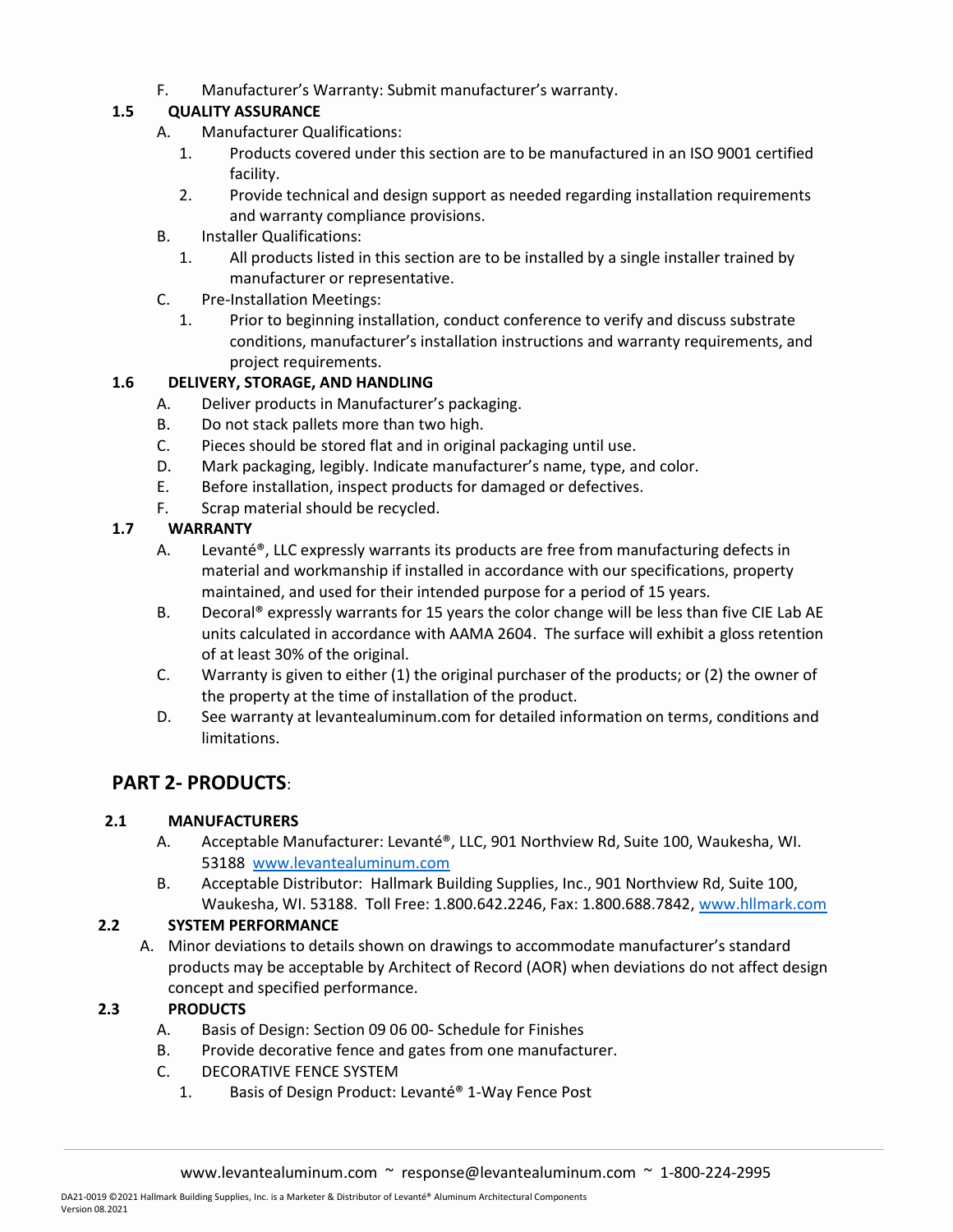- a. Profile Color: Toasted Marshmallow, Twilight Sun, Moonlight Kiss
- b. Profile: Smooth woodgrain finish
- c. Finish: Semi-gloss
- d. Weight: 0.824 lbs. per ft
- 2. Basis of Design Product: Levanté® 3-Way Fence Post
	- a. Profile Color: Toasted Marshmallow, Twilight Sun, Moonlight Kiss
		- b. Profile: Smooth woodgrain finish
		- c. Finish: Semi-gloss
		- d. Weight: 1.961 lbs. per ft
	- e. Approximate Coverage:
- 3. Basis of Design Product: Levanté® Standard Boards
	- a. Profile Color: Toasted Marshmallow, Twilight Sun, Moonlight Kiss
	- b. Profile: Smooth woodgrain finish
	- c. Exposed Dimensions: 2.5" (65 mm), 4" (100 mm) or 6" (150 mm)
	- d. Installed Panel Thickness: .63" (16 mm)
	- e. Finish: Semi-gloss
	- f. Weight:
		- i. 2.5" .333 lbs. per ft
		- ii.  $4" .601$  lbs. per ft
		- iii. 6" .953 lbs. per ft
	- g. Approximate Coverage:
		- i. 2.5" 3.95 sqft per board
		- ii.  $4'' 6.33$  sqft per board
		- iii. 6" 9.5 sqft per board
- 4. Basis of Design Product: Levanté® Self-mating Boards
	- a. Profile Color: Toasted Marshmallow, Twilight Sun, Moonlight Kiss
	- b. Profile: Smooth woodgrain finish
	- c. Exposed Dimensions: 4" (100 mm) or 6" (150 mm)
	- d. Installed Panel Thickness: .63" (16 mm)
	- e. Finish: Semi-gloss
	- f. Weight:
		- i.  $4'' .694$  lbs. per ft (2 board thickness)
		- ii.  $6'' 1.378$  lbs. per ft (2 board thickness)
	- g. Approximate Coverage:
		- i. 4" 6.33 sqft per board
		- ii. 6" 9.5 sqft per board
- 5. Accessory/Components:
	- a. Finishing Concealer
	- b. Post Base
	- c. Post Cap
	- d. For a full listing of all components visit www.levantealuminum.com
- 6. Substitutions: Post Cap only
- 7. Requests for substitutions will be considered in accordance with the guidelines outlined in Section 01 60 00.

#### 2.4 MATERIALS

- A. Aluminum components manufactured utilizing an extrusion die.
- B. Components are prefinished and machine applied.